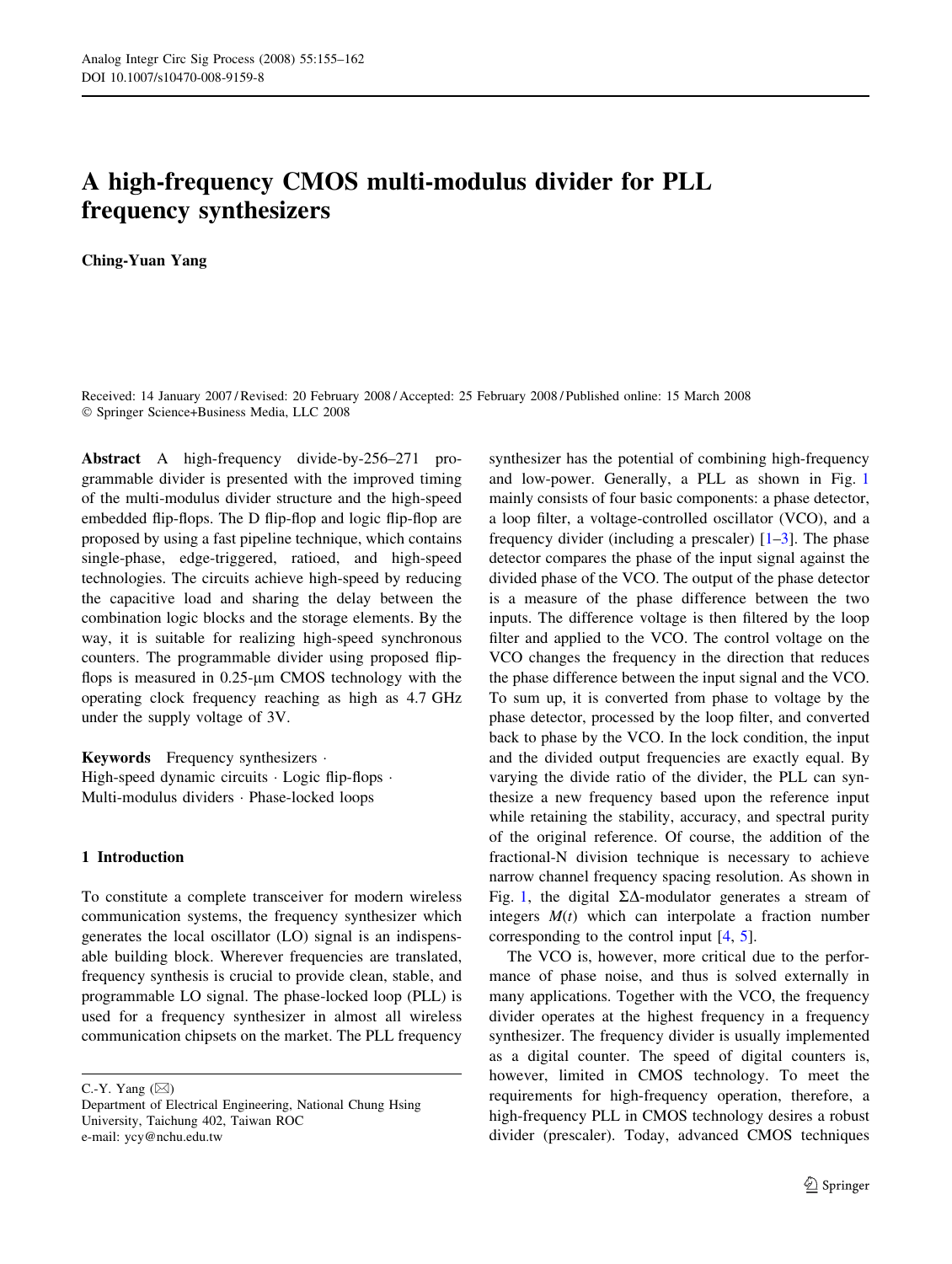<span id="page-1-0"></span>

Fig. 1 The basic phase-locked loop

offering higher integration density, low-power consumption, and high-speed capability are developed to pursue a high-speed divider.

Dynamic circuit techniques evolved in the last few years into several high-speed CMOS circuit techniques such as Domino, NORA and true single phase clocking (TSPC) circuits. For TSPC circuits, just one single clock signal is required [\[6](#page-7-0)]. It has resulted in many complex CMOS circuits operating at several hundred megahertz clock frequencies or more than 1 GHz  $[7-10]$ . In this article, a high-speed multi-modulus divider using a fast ratioed logic technique for dynamic D flip-flops (DFFs) and logic flipflops (LFFs) is presented. The proposed flip-flops can reduce the effective propagation delay for realization of high-speed and large-range dividers.

This article is organized as follows. Section 2 describes the architecture of the multi-modulus divider. Section 3 shows how we can do by using better high-speed circuit design in the divider. Finally, Sects. 4 and 5 give the measured results and conclusions, respectively.

# 2 Architecture

To achieve high-speed and low-power design, it is desirable to minimize the amount of circuitry operating at highfrequency. The dual-modulus approach achieves such a structure, and has been successfully used in many high-speed, low-power designs [\[7–12](#page-7-0)]. Conventionally, a highspeed programmable divider is implemented using an extension of a dual-modulus divider in which the overall divide-by-2 sections are replaced with divide-by-2/3 blocks [\[4](#page-7-0), [13](#page-7-0)]. Based on the dual-modulus topology, in this work a multi-modulus divider structure is designed as shown in Fig. [2](#page-2-0), which consists of a synchronous divide-by-4/5 counter as the first stage, an asynchronous divide-by-64 counter as the second stage, and several gates as the controlled stage. The control block eliminates MC controlling the divided ratio of 4 or 5 of the synchronous counter,

which is a combination logic circuitry. Depending on the logic value at MC, the first stage division ratio is 4  $(MC = 0)$  or 5  $(MC = 1)$ . Its operation can be described as following:

Divide-by-4: If signal  $MC$  is low, the active circuit consists simply of a cyclic shift register; FF3 is left out (output always high), and the input to FF1 is inverted.

Divide-by-5: If the input  $MC$  is high, the NAND function formed of the outputs of FF2 and FF3 is fed into FF1, resulting in a cyclic shift register with three high periods and two low periods.

The operation of the controlled block is explained as follows. With the inputs  $D_3-D_0$  at logic zero and MC is zero, the synchronous counter does divide-by-4 only, and the divider functions as a divide-by-256 counter. The signal  $X_i$  is activated according to the asynchronous counter outputs  $F_8$ ,  $F_{16}$ ,  $F_{32}$ , and  $F_{64}$ . By this way, each signal  $X_i$ generates a signal pulse with  $2^i$ -clock cycle in 16-clock cycle of  $F_4$  and is non-overlapped each other. For each signal  $X_i$ , if the modulus controlled input  $D_i$  is at logic one,  $Y_0$  is the combined cycle of *n* clocks, where  $n = D_3 \cdot 2^3 + D_2$  $D_2 \cdot 2^2 + D_1 \cdot 2 + D_0$ . By adding the combined signal  $Y_1$ , which is one-fourth of 64-clock cycle of  $F_4$ , MC generates signal pulses of  $n$  clocks in this 64-clock cycle. One extra cycle in MC (swallowing a single clock period of  $f_{in}$ ) makes the synchronous counter as a divide-by-5 divider, thus the total cycle makes the divider function as a divideby-256  $+ n$  divider. In a word, the output of such divider, together with the modulus-controlled signal MC at logic one, generates signal pulses enabling the synchronous counter to do divide-by-5 with  $n$  times in a 256-clock cycle. Afterward the divide-by-4 is resumed. Therefore, the divider can be programmed as divide-by-256–271 function through 4-bit modulus-selection input signals, and the divide-ratio is given as

$$
N = 256 + D_3 \cdot 2^3 + D_2 \cdot 2^2 + D_1 \cdot 2 + D_0 \tag{1}
$$

where  $D_n$  is the programmable bit.

As the above description, the multi-modulus divider consists of the synchronous counter, the asynchronous and the control circuit. The control signal, MC, determining the divide ratio of the high-speed synchronous divide-by-4/5 counter, is resulted from the asynchronous counter and the control circuit. In this divider, the insertion delay  $(t_{d,MC})$  of the control signal is composed of the sum of the propagation delay of the path delay  $(t_{d,CB})$  of the control block and the propagation delay  $(t_{d,AC})$  of the asynchronous counter; it can be represented as

$$
t_{\rm d,MC} = t_{\rm d,AC} + t_{\rm d,CB} \tag{2}
$$

Figure [3](#page-2-0) presents the timing waveforms of the asynchronous counter and the combination-logic control circuit. The output of each divider (TFF) lags the output of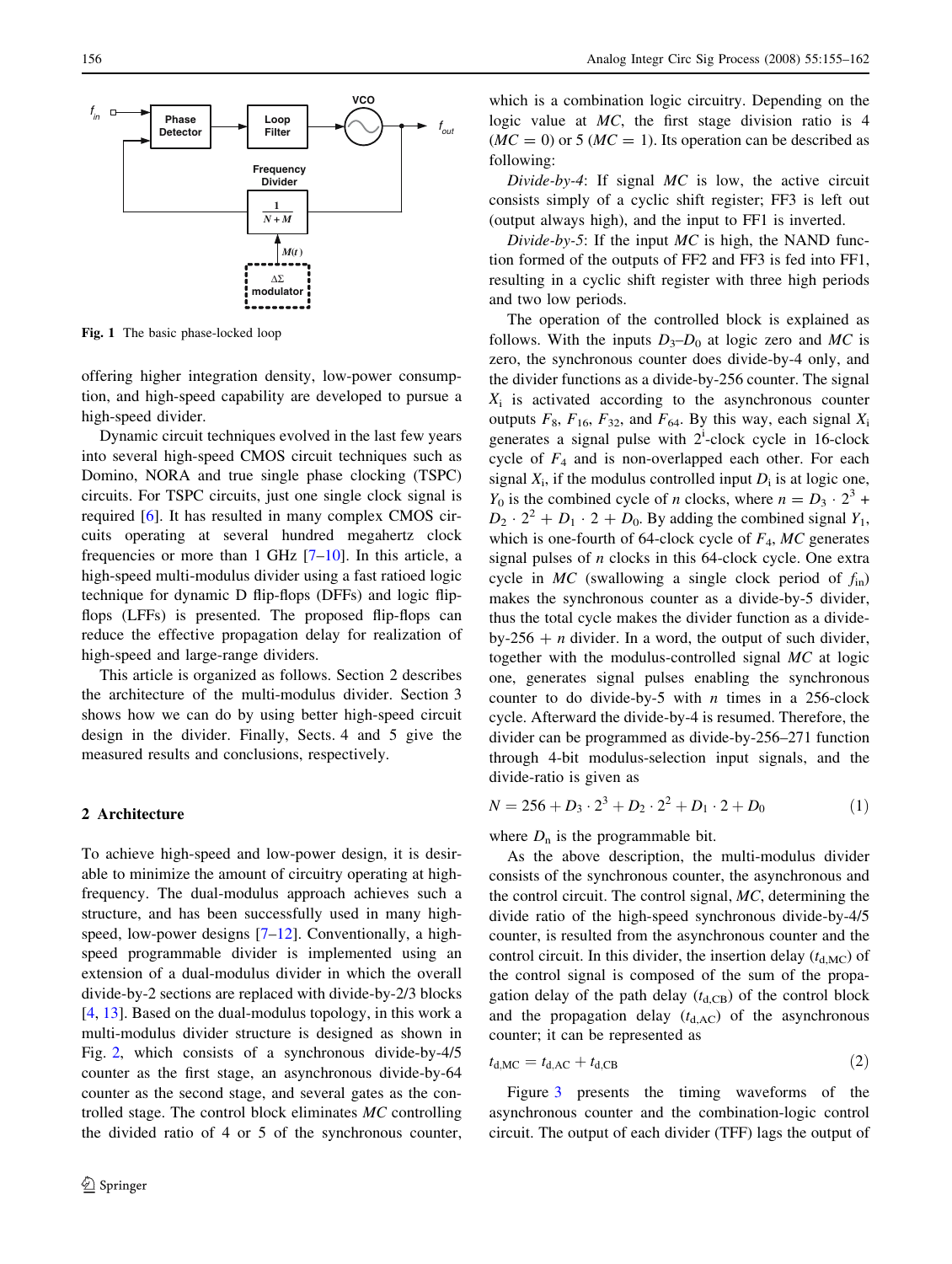<span id="page-2-0"></span>



the previous one with a delay  $t_{d,\text{TFF}}$ , in the asynchronous six-stage counter, and each logic gate delay time is assumed to be  $t_{d,L}$  (assuming each gate delay is equal). Then the rise edges of nodes  $X_0$ – $X_3$  lags the input signal  $F_4$ with a delay, respectively, are given by

$$
t_{\rm d,X_0}=t_{\rm d,TFF}+t_{\rm d,L} \tag{3}
$$

$$
t_{\rm d,X_1} = 2 \cdot t_{\rm d,TFF} + t_{\rm d,L} \tag{4}
$$

$$
t_{\rm d,X_2} = 3 \cdot t_{\rm d,TFF} + t_{\rm d,L} \tag{5}
$$

and

$$
t_{\rm d,X_3} = 4 \cdot t_{\rm d,TFF} + t_{\rm d,L} \tag{6}
$$

The path-delay problem can occur creating unwanted spikes on the control signal. In order to solve the unwanted spikes of the control signal, a DFF latch is inserted as shown in Fig. [4](#page-3-0). Also, it can improve the control property and accuracy.

# 3 Circuit description

The operating speed of the divider in Fig. [4](#page-3-0) is mainly limited at the divide-by-4/5 counter that is the only part operating at the maximum frequency. To maximize the speed of such a divider, the DFFs and NAND gates among the synchronous counter have to be optimized together [\[14](#page-7-0)]. In many highspeed applications, dynamic flip-flops are adopted in divider designs. Also, to operate at high-speed, it is important to



Fig. 3 Timing diagram of the multi-modulus divider with propagation delay consideration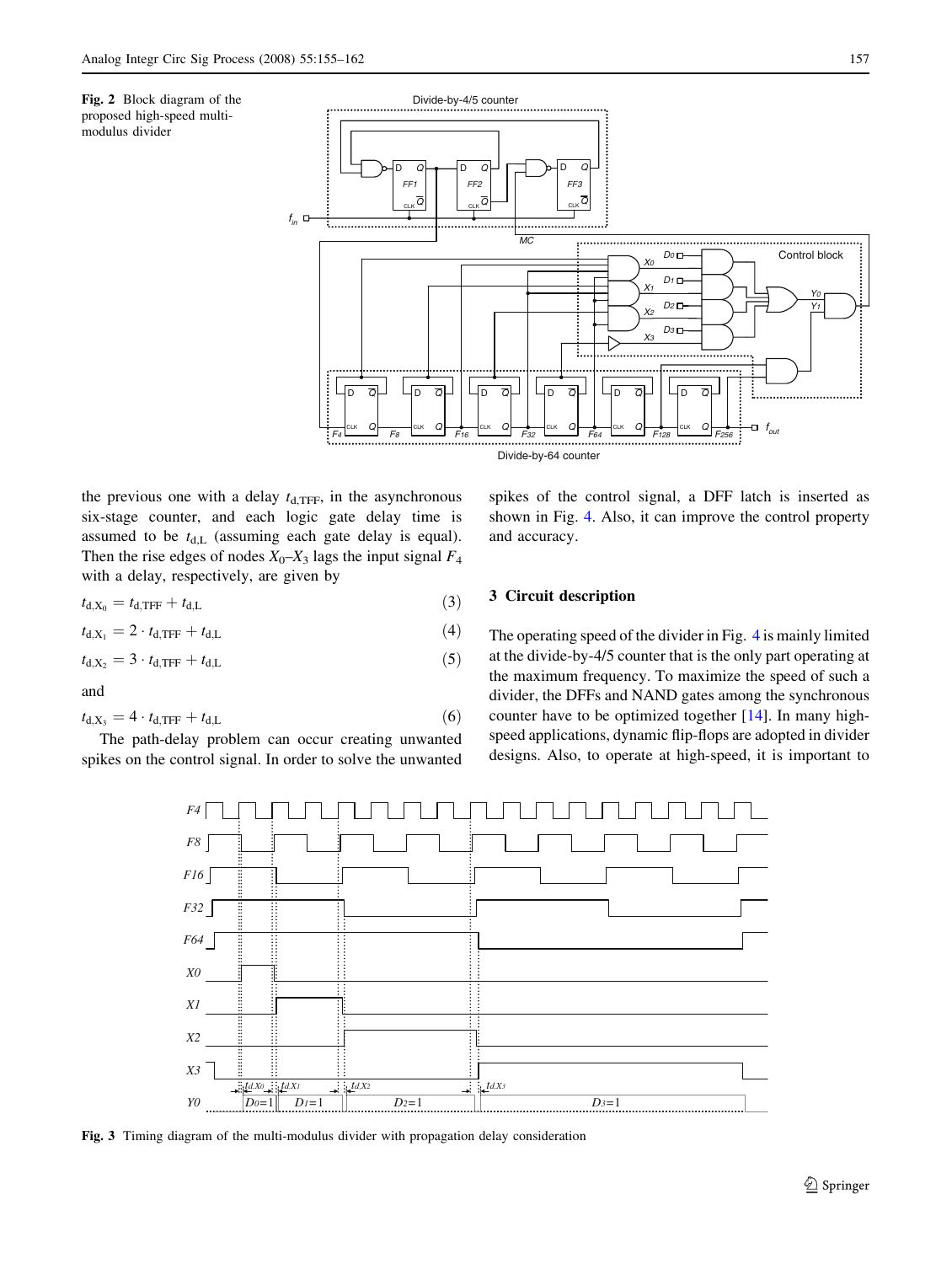<span id="page-3-0"></span>



reduce the effective capacitance of internal and external nodes, which leads to the reduction of the propagation delay as well as the power consumption. Since charge leakage problems can lead to errors especially in dynamic circuits, it is often worthwhile to provide additional circuitry to combat the problem [[15\]](#page-7-0).

## 3.1 High-speed D flip-flop design

As shown in Fig. [5\(](#page-4-0)a), the positive-edge trigger TSPC DFF of Yuan and Svensson has been widely used and it is constructed by a P-C<sup>2</sup>MOS stage, an N-precharge stage, and an N-C<sup>2</sup>MOS stage  $[6]$  $[6]$ . This TSPC approach can be extended to realize the ratioed DFF in Fig. [5](#page-4-0)(b). When  $CLK = 0$ , it is in *Hold Mode*. Since MN3 is off in this mode, node  $b$  is precharged to  $V_{\text{DD}}$  through MP3. Thus, since both of MN4 and MP4 are off, the data is in node  $\overline{Q}$  is held. The P- $C^2$ MOS stage functions as an pseudo-inverter now, and the data D is transmitted to node a. When  $CLK = 1$ , it is in *Evaluation Mode*. If node *a* is 1 in this instant, node b will be pulled down to 0 because MN2 and MN3 are turned on and MP3 is turned off now, and then  $MP4$  is on. At this time the node C becomes 0 and MN6 is turned off, thus the  $\overline{Q}$  becomes 1. If node a is 0, node b is held 1 because MN2 is off. Since the node C is 1 and MN6 is turned on, the  $\overline{Q}$  becomes 0; i.e., the data in node b is transmitted to node  $\overline{O}$ .

The P-C<sup>2</sup>MOS stage of Fig.  $5(a)$  $5(a)$  consists of an n-channel transistor and two series p-channel transistors. The propagation delay of this stage is limited at the two series p-channel transistors. When the output node  $a$  is pulled up, the effective resistor seen at the node  $a$  is two times than that when pulling down. This can be improved by taking away MP1 from the path. It results in another similar circuit called clocking pseudo-NMOS inverter, the input stage in Fig. [5](#page-4-0)(b). While CLK is low-level with ground, MP2 operates in active region as a pass transistor. The clocking pseudo-NMOS logic forms the pseudo-NMOS inverter, which is similar to the  $P-C<sup>2</sup>MOS$  logic. The pseudo-NMOS inverter uses the NMOS transistor to form the logic function, and a single PMOS as a load. Logically, this is identical to the standard CMOS approach. The main difference is that the gate of PMOS transistor MP2 is grounded. It gives

$$
V_{\rm SQp} = V_{\rm DD}(\text{at node } a) \tag{7}
$$

so that it is always in a conducting mode. To understand the DC characteristics, supposed that a logic 0 input with  $V_{\text{in}} < V_{\text{Tn}}$ , it places MN1 in cut off. Since MP2 is normally on,

$$
V_{\text{OH}} = V_{\text{DD}} \tag{8}
$$

is achieved. If the input voltage of D is  $V_{\text{DD}}$ , MN1 is switched on and the output node has a conducting path to ground. Unlike standard CMOS inverter, however, MP2 is still in a conducting mode. This prohibits the voltage of node a from ever reaching 0 where the relative values of (W/L) set  $V_{\text{OL}}$  [\[15](#page-7-0)], [\[16](#page-7-0)]. With the input voltage equal to  $V_{\text{DD}}$ , MN1 is non-saturated while MP2 is saturated (for a reasonable design with a low  $V_{\text{OL}}$ ). Equating current relation gives

$$
\frac{\beta_{\rm n}}{2} \left[ 2(V_{\rm DD} - V_{\rm Tn}) V_{\rm OL} - V_{\rm OL}^2 \right] = \frac{\beta_{\rm p}}{2} \left( V_{\rm DD} - \left| V_{\rm Tp} \right| \right)^2 \tag{9}
$$

and we can get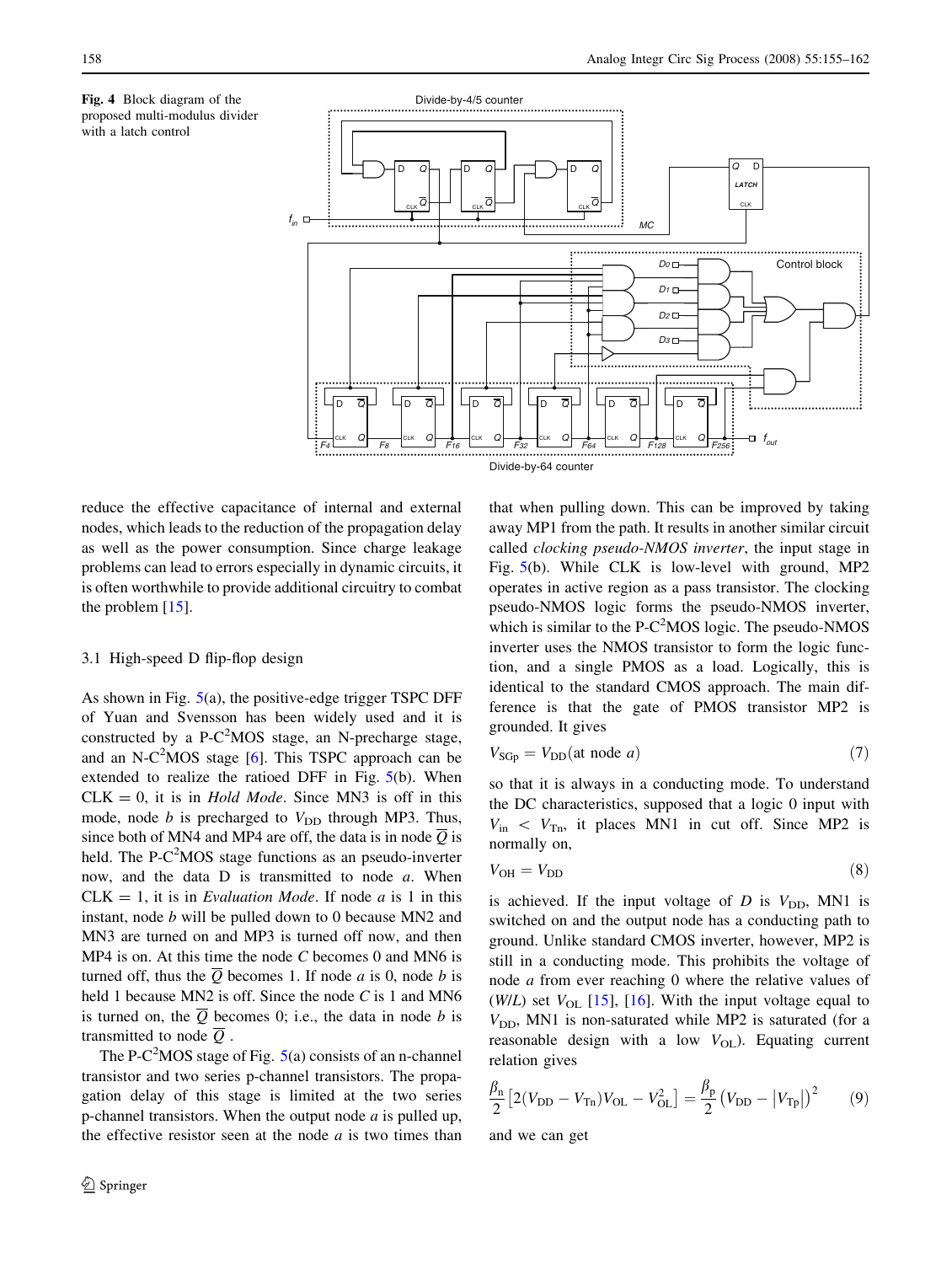(b) Improved ratioed DFF

with feedback control

<span id="page-4-0"></span>

$$
V_{\text{OL}} = (V_{\text{DD}} - V_{\text{Th}}) - \sqrt{(V_{\text{DD}} - V_{\text{Th}})^2 - \frac{\beta_{\text{p}}}{\beta_{\text{n}}}(V_{\text{DD}} - |V_{\text{Th}}|)^2}
$$
(10)

The value of  $V_{OL}$  is thus set by the driver-to-load ratio

$$
\frac{\beta_{\rm n}}{\beta_{\rm p}} = \frac{K_{\rm n}(W/L)_{\rm n}}{K_{\rm p}(W/L)_{\rm p}}\tag{11}
$$

where the NMOS transistor (MN1) acts as the logic driver with  $\beta_n$ , while the PMOS transistor (MP2) is being used as an active load with  $\beta_{\rm p}$ . Ratioed logic places the constraints on the layout and design. For a workable inverter, we must have

$$
\frac{\beta_{\rm n}}{\beta_{\rm p}} > \left(\frac{V_{\rm DD} - |V_{\rm Tp}|}{V_{\rm DD} - V_{\rm Tn}}\right)^2 \tag{12}
$$

to keep the square root term real. Moreover, a small  $V_{OL}$ requires that  $(\beta_n/\beta_p) \gg 1$ . By Eq. [9](#page-3-0), the design equation can be obtained as

$$
\frac{\beta_{\rm n}}{\beta_{\rm p}} = \frac{\left(V_{\rm DD} - \left|V_{\rm Tp}\right|\right)^2}{2\left(V_{\rm DD} - V_{\rm Tn}\right)V_{\rm OL} - V_{\rm OL}^2}
$$
\n(13)

This provides the minimum driver-to-load ratio needed for a desired  $V_{\text{OL}}$ . In order to improve the level of  $V_{\text{OL}}$ , the transistor MNX controlled by node  $C$  is added. While CLK is in the high-level with  $V_{DD}$ , MP2 is cut off and the clocking pseudo-NMOS inverter has the same function as P-C<sup>2</sup>MOS logic. As a result, the clocking pseudo-NMOS inverter can replace the  $P-C<sup>2</sup>MOS$  inverter for implementing arbitrary logic functions.

In the input stage of Fig.  $5(b)$ , the single clocking pull-up PMOS has much lower resistance and capacitance than a series of stacked PMOS devices as in the  $P-C<sup>2</sup>MOS$  logic of Fig. 5(a). The clocking pseudo-NMOS logic is the ratioed logic. If the  $W_p/W_n$  ratio is too large, the strong PMOS always keeps the output close to  $V_{\text{DD}}$  when clock signal is low. Therefore, the  $W_p/W_n$  ratio of the clocking-on PMOS and NMOS logic should be designed with care. Comparing P-C<sup>2</sup>MOS circuits with clocking pseudo-NMOS ones, the capacitance of the clocking pseudo-NMOS is much smaller than that of  $P-C^2MOS$  in a standard CMOS process. Thus, the speed of the clocking pseudo-NMOS logic could be faster than P-C<sup>2</sup>MOS logic if the N-logic network is not heavy.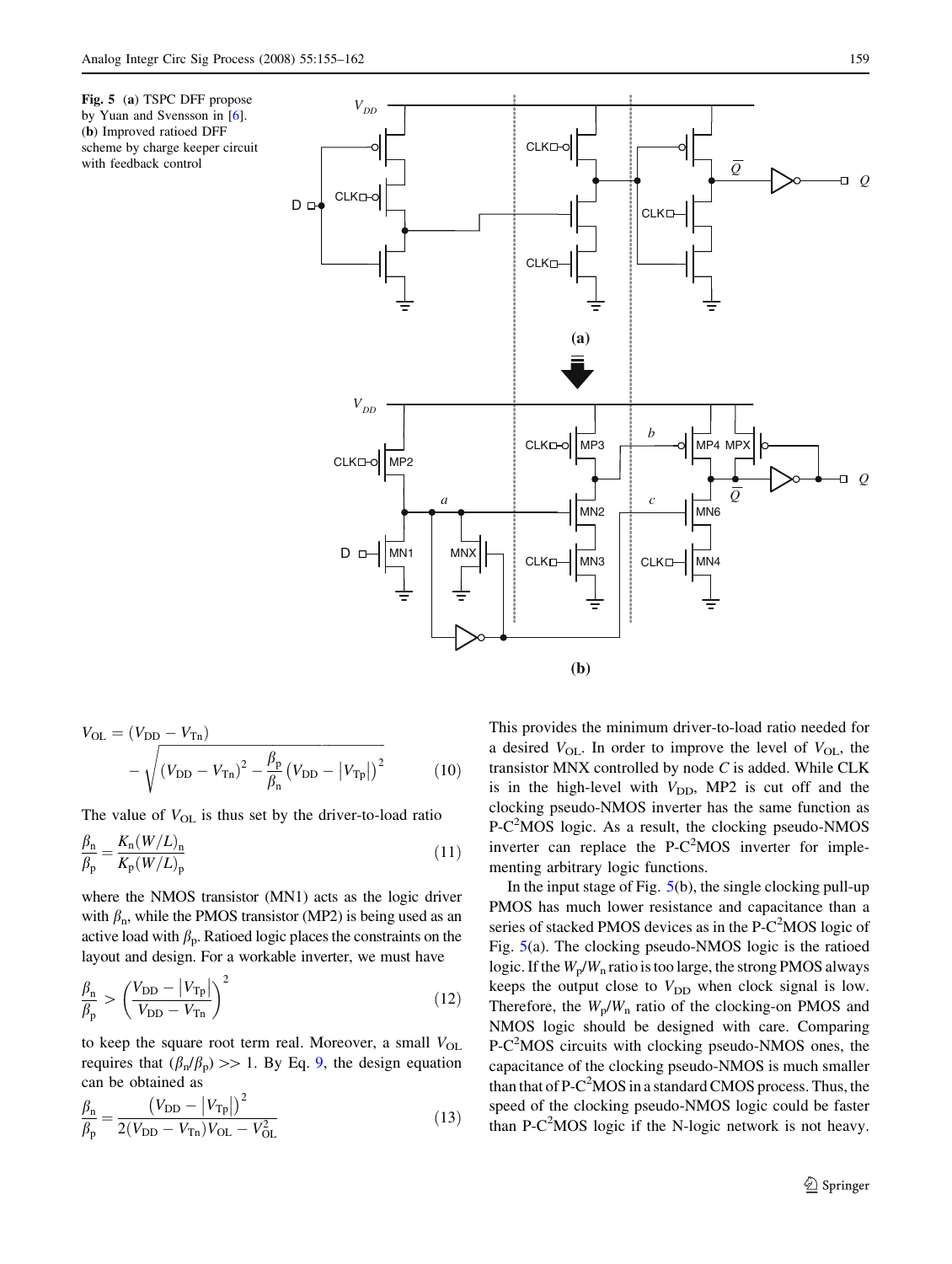<span id="page-5-0"></span>





Fig. 7 Preamplifier stage

Similarly, the output stage of Fig. [5](#page-4-0)(b) is another clocking pseudo-PMOS structure, which comes from  $N-C<sup>2</sup>MOS$ , but the driving ability is much poor than pseudo-NMOS one. To increase the output swing and reduce the capacitance effect caused by the pseudo-PMOS, an NMOS transistor MN6 controlled by  $C$  is inserted to the output stage. MN6 is turned off by node a via an added inverter before the end of the precharge, so that the discharge path for  $\overline{Q}$  is safely cut off before MN4 is turned on at evaluation. Therefore, as shown in Fig. [5](#page-4-0)(b), a single-phase, edge-triggered, ratioed D flipflop is adopted for the first-stage high-speed counter.

Since the D flip-flop proposed in [[10\]](#page-7-0) may have malfunction as the clock frequency decreases as described in [\[17](#page-7-0)], the output stage in this work introduces a feedback loop to improve the pull-up ability. This way also can perform a wide operating frequency range. The D flip-flop contains an improved design is obtained by using a feedback loop to control the conduction of the PMOS in the output stage. In this circuit, MPX is biased by the output

voltage of the node  $Q$ . When  $V<sub>O</sub>$  is low, the gate of MPX is at near zero voltage, and the current flows to help maintain charge on  $C_{\text{out}}$ . If a discharge occurs in the output stage of DFF, then  $\overline{V_{Q}}$  falls to toward zero voltage, the gate voltage on MPX will eventually charge to  $V_{\rm Q} = V_{\rm DD}$  through the inverter. This drives MPX into cut off and allows the rest of the discharge to proceed without any hindrance.

# 3.2 High-speed logic flip-flop design and asynchronous counter design

In order to reduce the logic's delay further, the logic flipflop pipeline stage, the NAND gate and DFF merged together, is adopted in Fig.  $6 \,$  [[10\]](#page-7-0). The asynchronous counter consists of a chain of six TFFs. Its maximum operating frequency has been lowered to one-fourth or onefifth of the input frequency of the divide-by-4/5, so the dynamic DFF in Fig  $5(a)$  $5(a)$  is used, in which the power consumption should be considered to be reduced.

# 3.3 Preamplifier circuit

The preamplifier schematic is the same as that in Fig. 7, while including an on-chip decoupling metal-isolator-metal (MIM) capacitor. The MIM capacitor has small



Fig. 8 Layout of the fabricated multi-modulus divider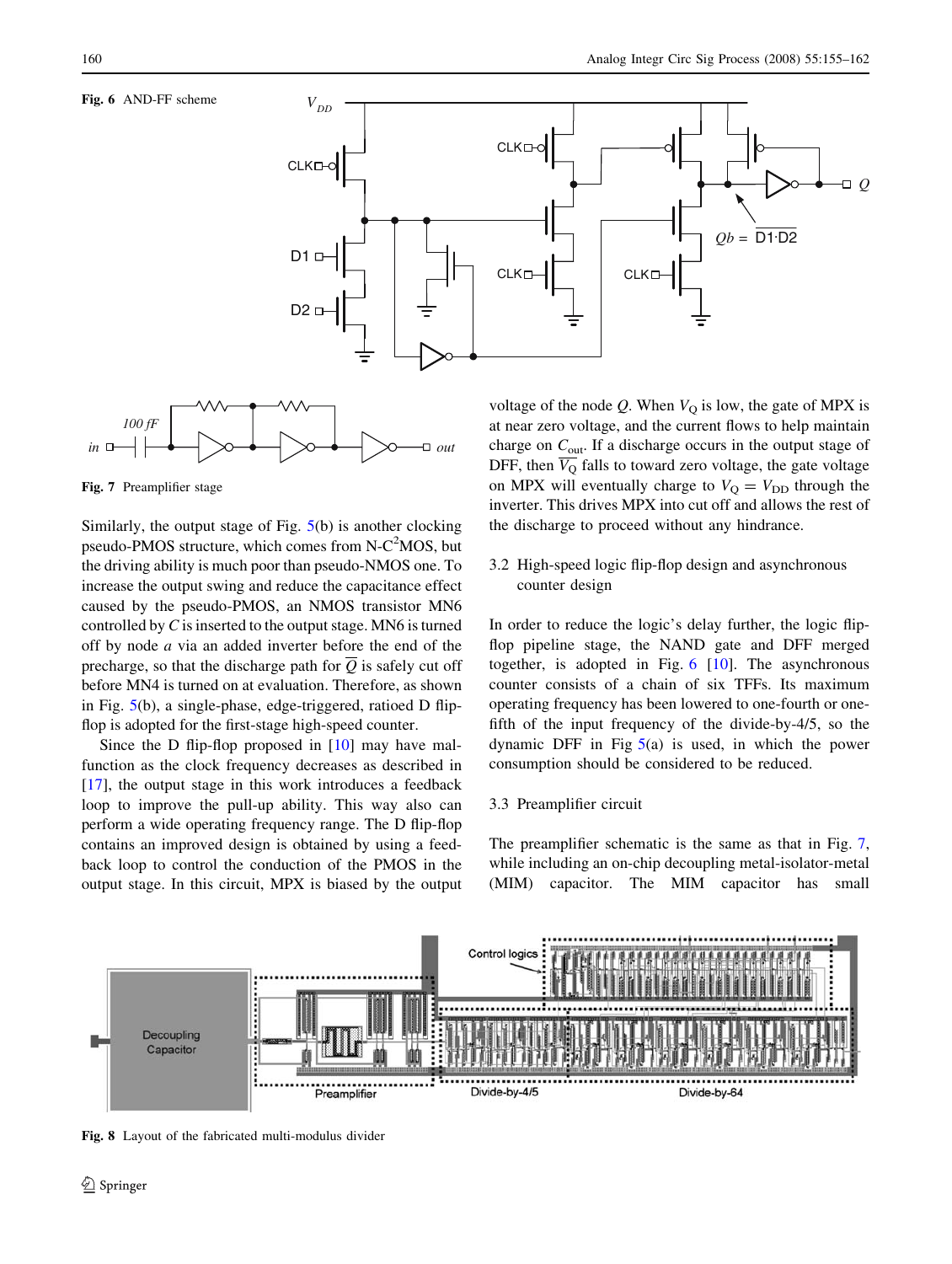

Fig. 9 Measured maximum and minimum operating frequencies and current consumption of the multi-modulus divider versus supply voltage



Fig. 10 Minimum required input power versus supply voltage

capacitance/area values while provided with a high quality factor in silicon. For this work we fabricated a MIM capacitor with use of the metal-3 and metal-4 levels.

#### 4 Circuit implementation and experimental results

To verify the performance of the high-speed multi-modulus divider described above, the proposed circuit has been implemented in a  $0.25$ - $\mu$ m double-polyquaternary-metal (DPQM) N-well CMOS process. The resulting transistor sizes are shown in Table 1. Figure [8](#page-5-0) shows the layout of the multi-modulus divider. The fabricated divider was tested to determine their maximum operating frequency, power consumption, and input sensitivity. Figure 9 shows the measured maximum and minimum clock frequencies with 0-dBm input power versus the supply voltage for the



Fig. 11 Measured output waveforms of the multi-modulus divider divided by 256–271 ( $f_{in} = 3$  GHz,  $V_{DD} = 2$  V). (a) The horizontal scale is 10 ns/div and the vertical scale is 1 V/div, and (b) The horizontal scale is 1 ns/div and the vertical scale is 1 V/div for output signals

multi-modulus divider, respectively, as well as the corresponding current consumption. The minimum input signal power required by the divider is measured at the operating frequencies of 1–3 GHz, respectively, as a function of frequency as depicted in Fig. 10. Figure 11 shows output waveforms of all kinds of the divided ratios at the operating frequency of 3 GHz for the supply voltage of 2 V. Table 1 summarizes the overall specifications of the proposed multi-modulus divider.

# 5 Conclusion

In this article, a high-speed multi-modulus divider is discussed and implemented. A fast pipeline technique using